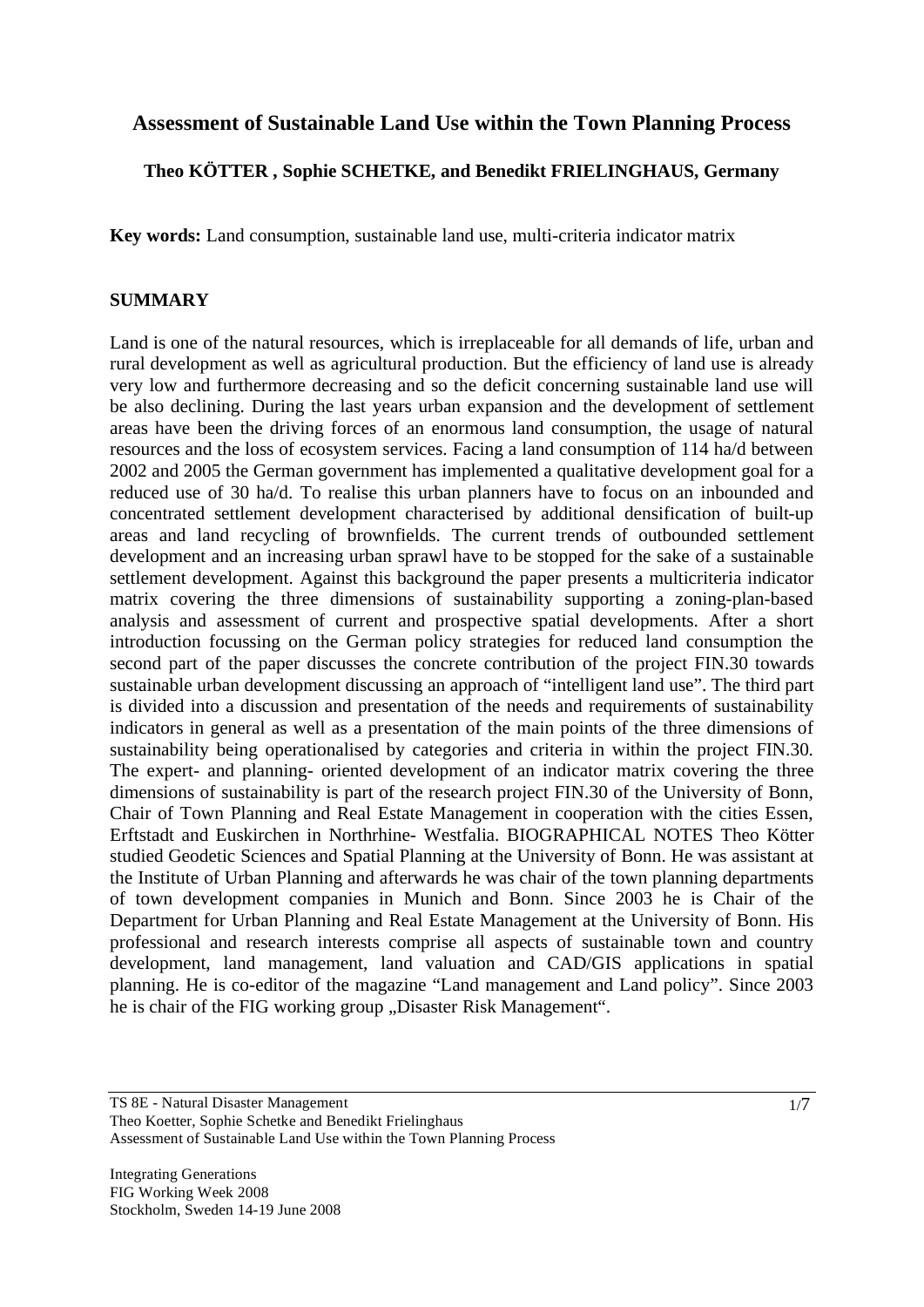# **Assessment of Sustainable Land Use within the Town Planning Process**

## **Theo KÖTTER , Sophie SCHETKE, and Benedikt FRIELINGHAUS Germany**

# **1 METHODICAL BACKGROUND**

The elaboration of a multicriteria assessment scheme (MCA) for suitable housing land potentials under the premise of sustainability shows are many technical and structural requirements on indicators and criteria. These requirements significant determine the applicability, transparency and communicability of such a MCA-approach. Technical influences such as the availability of data essentially determine the choice and applicability of the indicators. The more, to ensure an integration of the MCA into current planning processes addressing issues of sustainability it is of great importance to keep the demands and decision processes of future users (municipalities and local decision-makers) in mind.

 Based on this the focus has lie on local models to reduce an often fairly high level of abstraction and to achieve a direct and comprehensible reference to land. A comprehensible MCA-scheme is an important step towards a transfer and communication of scientific knowledge into local assessment and land management approaches ("learn from others"). In addition, such an approach requires a scientifically consistent design but has to bridge the gap towards municipal planning practice and subsequent user-friendliness. The synthesis of a consistent and scientifically representative MCA-scheme towards an applicable, decision- and policy relevant assessment framework for municipal planning is a crucial task of the presented approach.

As mentioned above, beside structural determinants we have to face concrete practical technical requirements influencing the MCA-design and selection of indicators. These requirements related to available data-sets especially determine the characteristics of indicators (qualitative/quantitative) and their spatial application. As a consequence these aspects such as quality and availability of data have crucial influence on the main focus of the MCA-scheme. These constraints limit a scientifically consistent operationalisation of sustainable settlement development but are limiting factors scientists have to be aware of.

Finally, these requirements are resulting in three priority tasks which the presented MCAscheme has to fulfil:

• Deduction and thus operationalisation of complex system- interrelationships to provide a broad understanding of practitioners and to allow its communicability (analysis function).

Reduction of complexity and information to depict reality (communication and information function).

• Control, warning and decision-making function: Within the planning process a sustainable regional development can be partially controlled using appropriate indicators. Planning alternatives can be evaluated based on an assessment framework using MCA.

Theo Koetter, Sophie Schetke and Benedikt Frielinghaus Assessment of Sustainable Land Use within the Town Planning Process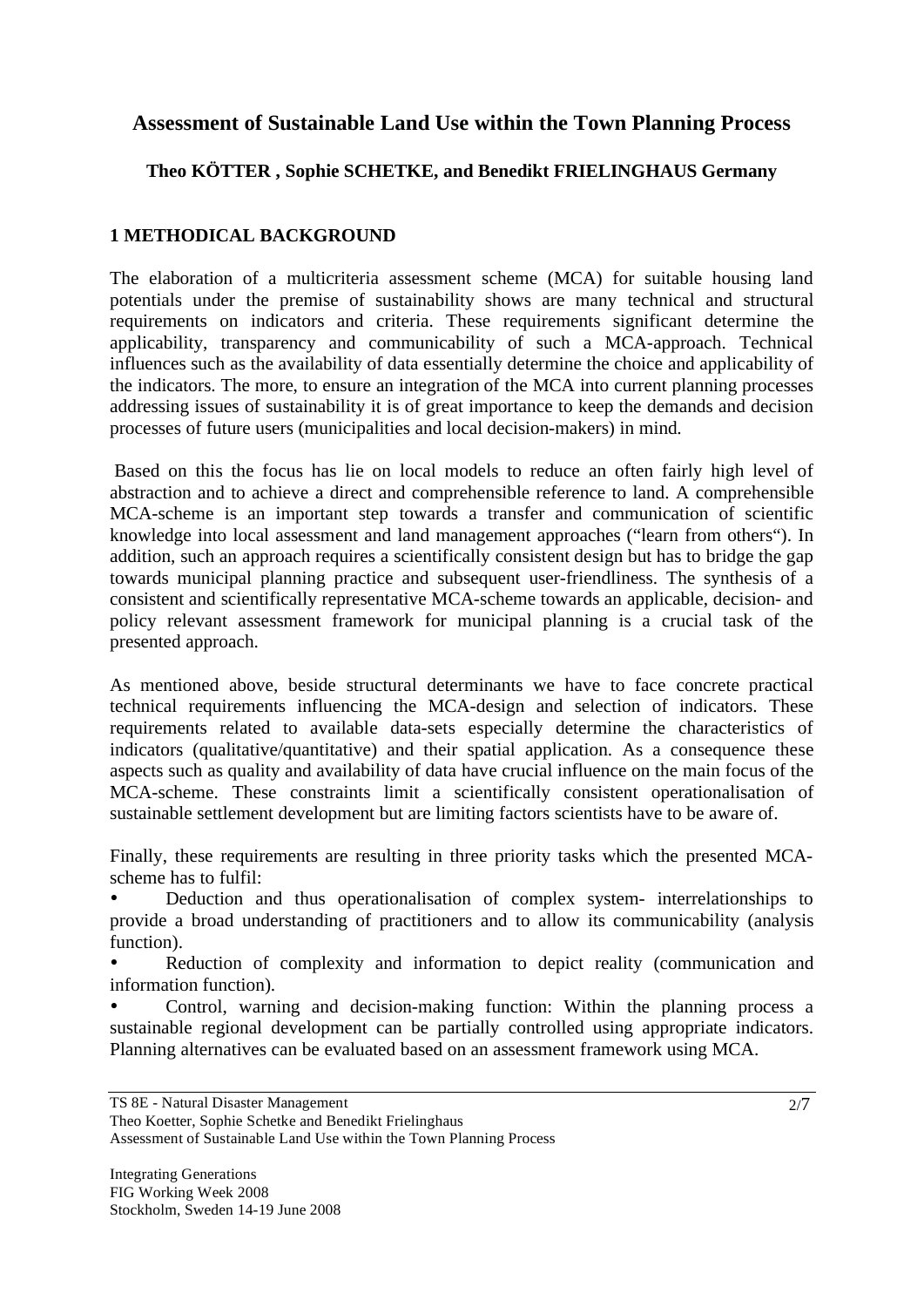• Monitoring function: A target-performance comparison of different planning scenarios allows a monitoring of human settlements development using sustainability indicators.

With the help of appropriate indicators sustainable settlement development can be depicted and becomes measurable (decision, controlling, monitoring). Indicator values of the statusquo and future development scenarios can be compared, measured and assessed using threshold or reference values (FLACKE 2003: 68; NIJKAMP, P. & OUWERSLOOT, H.: 4). In the presented research project FIN.30 (see chapter 2) the operationalisation of complex system interrelations and driving forces within the municipal development has been carried out aiming at the development of a tool for analysis, decision-making and monitoring to significantly contribute to reduced land consumption.

## **2. MCA-SCHEME OF THE PROJECT FIN.30**

The MCA-scheme for assessment of additional residential land consists of an indicator-matrix covering the three dimensions of sustainability and a calculation model giving additional importance to the aspect of economical sustainable settlement development. The MCAscheme follows a threefold hierarchy dividing the three dimensions of sustainability into categories on the top, criteria in the middle section and is resulting<sup>1</sup> into quantitative/ qualitative indicators and allows a systematic operationalisation of the sustainability dimensions.

The ecological dimension focuses - in terms of environmental impact- especially on environmental restrictions, which have to be taken into account against a background of new settlement development. The operationalisation of this dimension is closely oriented at the legally defined environmental protection goods of urban land use planning.

The social dimension is closely connected with a positive evaluation approach and the suitability of an area as residential land focussing on the approach of Quality of Life.

The dimension "economy" covers an integrated objective calculation of costs related to settlement development.

Final goals of the implementation of the MCA-scheme are the assessment and ranking of new residential areas implemented in municipal land use plans and to bridge the gap from science to local politician and decision-makers ("feasibility").

## **2.1 Dimension** , **Ecology**"

The significance of an ecological impact caused by residential area extensions will be operationalised by five categories. The category "land use" covers aspects of urban density and settlement structure with a view to a desirable, compact urban development. The category "Green Quality / environmental land-performance" focuses on the quality of urban green characterized by Ecosystem Services (Constanza et al. 1998) or Ecosystem Functions such as natural replenishment, climate regulative functions, provision with habitats which may be significantly reduced by new residential buildings.

 $\overline{a}$  $<sup>1</sup>$  These are not the subject of this essay. In addition, the issue of weighting indicators should lead to a later date to discuss.</sup> This situation is under the project FIN.30 not yet conclusively discussed.

Theo Koetter, Sophie Schetke and Benedikt Frielinghaus Assessment of Sustainable Land Use within the Town Planning Process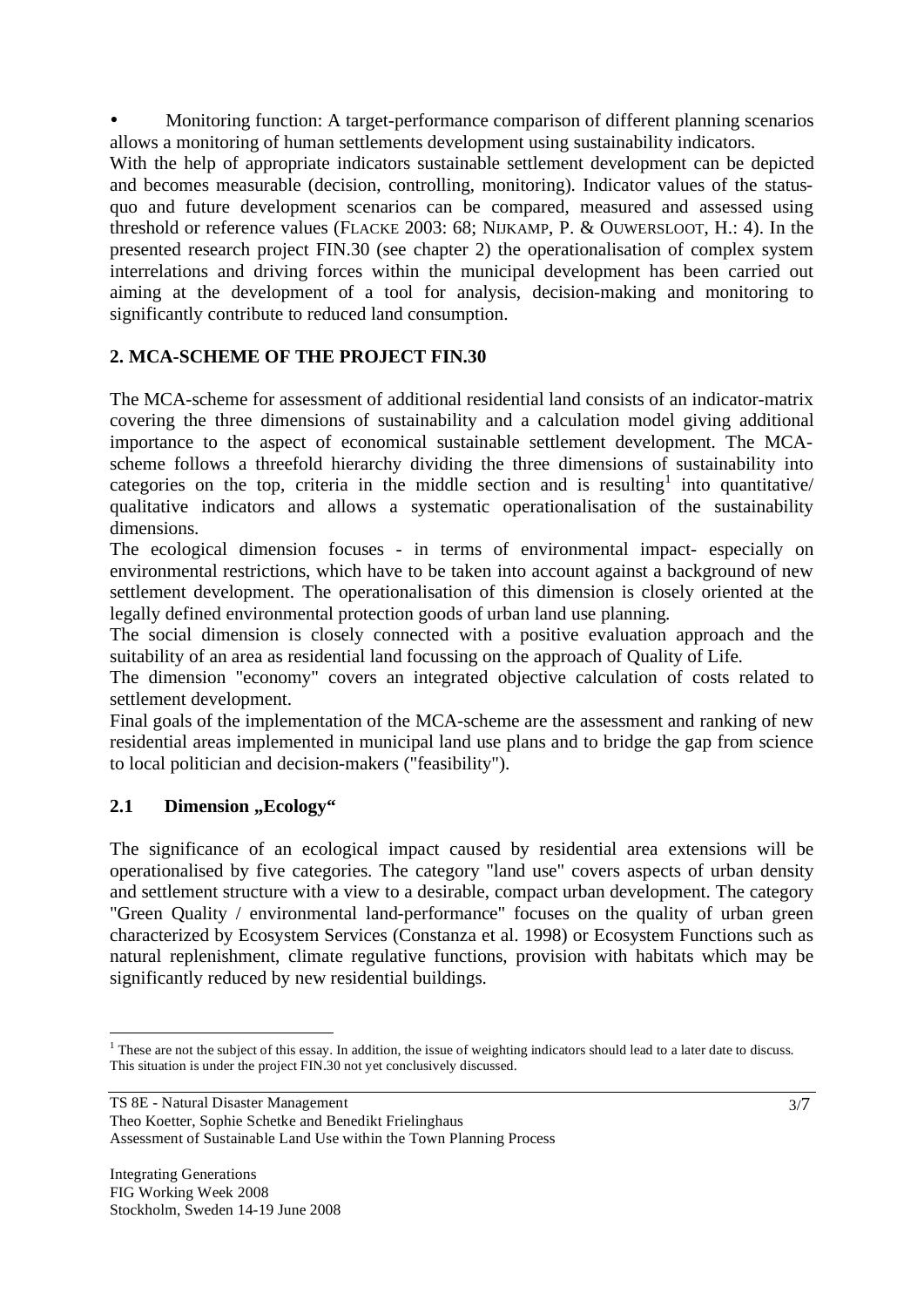Against the background of the German 30 ha/d- land saving goal including issues such as land recycling the category "resources conservation" aims critically at a negative assessment of increasing sealing rates and soil consumption. The category "urban climate" is assessing the impact of new residential building on ventilation corridors for fresh and cold air.

The category "risk" considers the vulnerability of residential areas to external environmental factors such as the risks deriving from floods or groundwater and its implementation into preliminary evaluations of new residential sites.

Beside these main aspects of the ecological dimension of the MCA-scheme, trend-setting structural priorities influencing an appropriate the operationalisation of the dimension "ecology" by relevant indicators can be named. Pragmatic and essential selection criteria for indicator-compilation are determined by the availability of communal data-sets bases, on the one hand the acceptance of local decision-makers, on the other.

In order to increase the communicability and practicability of the MCA-scheme existing and well-known planning instruments have to be considered. Therefore indicators already known from policy instruments such as environmental impact assessment ("Umweltverträglichkeitsprüfung") have been integrated into the MCA-scheme in their original or modified set-up.

However, the presented MCA-scheme does not aim at imitating existing planning instruments but tries to highlight synergy effects between practical planning and new scientific approaches. An implementation of the scheme does not mean increasing additional workload but the fulfilment of existing planning requirements of impact analysis. Already common procedural steps such as "screening" can be adapted and extended by easily understandable and quantifiable indicators. This point we are facing the challenge to identify parallels and synergies between planning and science.

To additionally increase not only the acceptance of the MCA-scheme but, the more, to enhance its applicability our indicators are based on present communal data such as cadastral data or other GIS-based information systems (see e.g. German Land Survey Administration, Geological Service).

## **2.2 Social dimension**

The operationalisation of the social dimension of sustainability focuses on the suitability of new residential sites according to the concept of Quality of Life (QoL). It analyses the availability and accessibility of adequate recreational facilities as well as social and technical infrastructure (SCHETKE & HAASE 2008, in press). These factors are integrated into two categories named "justice of supply" and "attractiveness of the living environment". While the first solely deals with standards of accessibility of different types of social infrastructure being important determinants for QoL the latter integrates static prerequisites of urban green infrastructure and the impacts of emission loads and noise.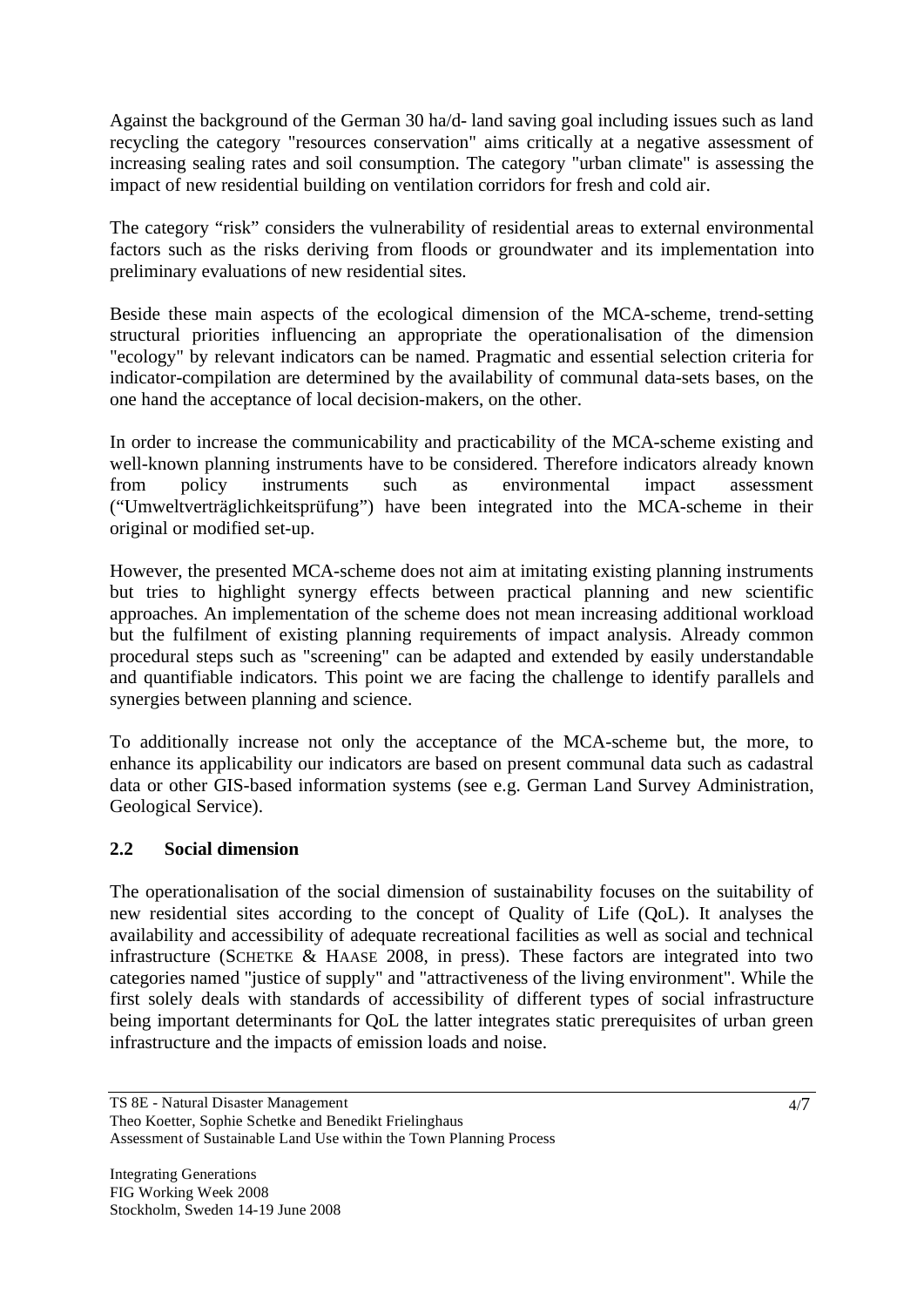The accessibility of facilities of social infrastructure contributes not only to an increasing QoL but has significant impact on the marketability of potential housing sites as a deficit of facilities not seldomly results into prime costs for new facilities. Coming from a pure analysis of supply and accessibility of social infrastructure the category "attractiveness of the living environment" analyses not only the accessibility of recreational spaces in the closer residential area (SCHÖNING & BORCHARD 1992: 85) but is also dependent on adequate land use type and size of the green space.

The use of normative threshold values deriving from scientific literature related to a GISbased accessibility analysis provides the possibility to identify pros and cons related to both categories of any individual site. The more, the use of threshold values used for accessibility analysis can be undermined by analysis capacity utilization of existing facilities. Facing a decline of the population and decreasing numbers of children in the wake of the second demographic transition smart representation of residential sites can reduce follow-up cost and has consolidating effects on the persistence of social infrastructure.

#### **2.3 Dimension** ,,economy"

Beside environmental acceptability and social suitability of new residential areas economic viability and feasibility play are crucial decisive factors in times of reduced municipal budgets. The economic dimension does not focus on a monitoring of the economic performance of a municipality but tries to highlight cost and revenue- effects of certain land use alternatives. As the MCA-scheme shall act as a decision support system (DSS) on the scale of land use plans economic calculations in the MCA are executed dynamically covering a period of 15 years (planning horizon of a German land use plans). It integrates both projectrelated as well as communal economic effects which demand a dynamic approach. The calculation model presupposes plausible assumptions and scenarios e.g. in terms of building structure and temporal cycle taking resulting quantitative uncertainties into account. Nevertheless, local costs and revenues as well as associated pros and cons of certain residential areas become consistently illustratable.

Economic consequences of new residential areas are reduced to decision-relevant costs and revenue regardless to cost-bearers. That means a reduction to all economic effects related to the respective locations. External effects are not integrated into MCA as they cannot be related to a certain single site. The same counts for opportunity costs or so-called "shadowprices".

The result of the economic dimension is a monetary ranking of potential housing sites differentiated by target groups and structures within a municipality.

Here, a complete compilation of development and long-term maintenance costs for new infrastructure associated to new residential area and its potential funding is of particular importance.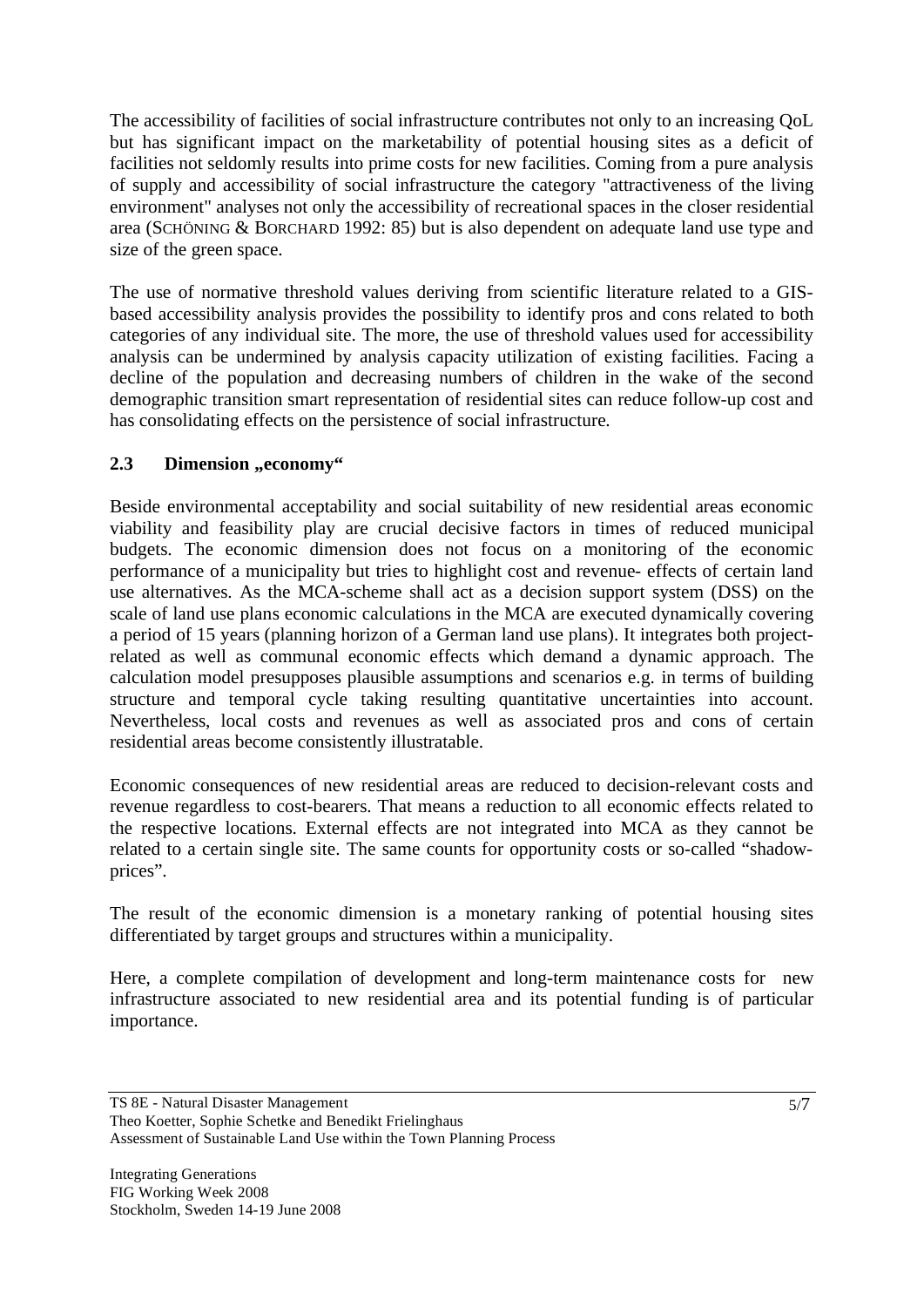A low performance level of ecological and social indicators suggests deficiencies in the provision of social and technical infrastructure and green spaces. An assessment of these deficits is given within the evaluation criteria "preparation and implementation costs", "interim financing costs", "technical and social infrastructure" and "compensatory measures". In addition to that cost-relevant characteristics of a potential residential area have to be identified.

Several examples can be named: e.g. soil type and slope can have significant effects on prime costs of internal and external development. The geographic location of sites of white land areas has particular influence on the existing network of technical infrastructure. A necessary extension of the existing network would lead to significant additional costs for new construction and maintenance.

The cost of long-term maintenance and operation of these facilities usually has to be paid by the municipality. As the amount of these costs highly depends on settlement and the building structure the municipality is able to reduce these long-terms costs by smart representation of additional residential areas. In that context we reduce the analysis of the "refinancing potential" being mainly related to manufacturing costs. As it is not possible to integrate a large number of manifold and different approaches of refinancing potentials on city-level the identification of potential refinancing is related to single building sites.

#### **3 SUMMARY**

In this paper a MCA-scheme for sustainable resource and human settlement development has been presented and discussed. The discussion of requirements of sustainability indicators schemes shows that in most cases great effort has to be put into bridging the gap between scientific consistency and practical applicability of such a assessment-scheme.

It is not the main task of the MCA-scheme to solely promote modest and adequate density related to consumption of natural resources - especially the resource soil – but shall increase transparency and rationality of local decision-making process of settlement development. The more, especially this qualitative, resource-oriented approach is supposed to bridge that gap between scientifically oriented sustainability research and planning-oriented reduction of land consumption.